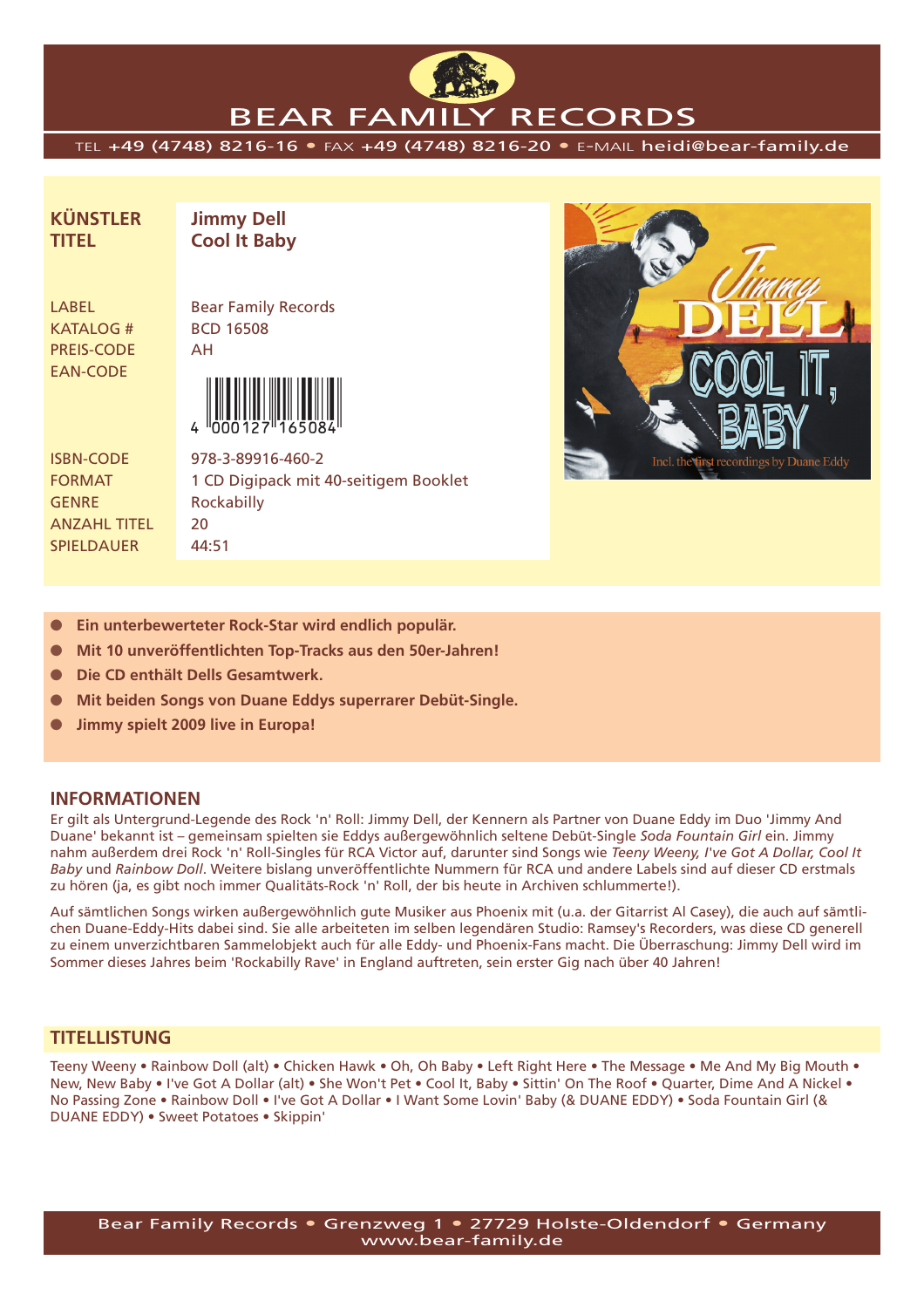

# BEAR FAMILY RECORDS

TEL +49 (4748) 8216-16 • FAX +49 (4748) 8216-20 • E-MAIL heidi@bear-family.de

# **Ebenfalls erhältlich - mehrArizona- Musik:**

**Rockin' And Boppin' In The Desert Arizona Rockabilly Vol. 1**

1 CD Digipack mit 36-seitigem Booklet BCD 16230 AR ISBN: 978-3-89795-602-5

JOE MONTGOMERY: Planetary Run • AL CASEY: If I Told You • BOBBY BOSTON: Lazy Daisy • BENNY BANTA: Cry, Little Girlie • BILLY BARNETT: Romp And Stomp • DON COLE: Stop • DICK ROBINSON & HIS MAKEBELIEVERS: The Boppin' Martians • TADS: Mixed Up Mama • LOY CLINGMAN: Rockin' Down Mexico Way • JACK LANE: King Fool • RUSTY ISABELL: Firewater • LONESOME LONG JOHN ROLLER: Long John's Flagpole Rock • JIMMY DELL: Teeny Weeny • JIMMY JOHNSON: Cat Daddy • LEONARD BROTHERS: Boppin' Blue Jeans • GENE MALTAIS: The Bug • NEWTON RASCALS: Rascal Boogie • JOE D. JOHNSON: Rattlesnake Daddy • DOUG HARDEN: Dig That Ford • RIO ROCKERS: Mexican Rock 'n' Roll • JIM MURPHY: I'm Gone, Mama • CHEEK-O VASS & THE SOLA-TEARS: Bo-Peep Rock • JIMMY GRAY: Chicksville, USA • JUDY FAYE: Rocky-Rolly-Lover Boy • DUANE TURLEY & DON COLE: Long Gone Cat • JIMMIE PATTON: Okie's In The Pokie • ALVIE SELF: Let's Go Wild • BOBBY & THE DE-MONS: The Whoo • Q-ZEEN: Rain On The Mountain • RIT-CHIE HART: The Great Duane

#### **Rockin' And Boppin' In The Desert Arizona Rockabilly Vol. 2**

1 CD Digipack mit 44-seitigem Booklet BCD 16683 AR ISBN: 978-3-89916-373-5

GARY LEMEL: Rockin' In The Halls • JIMMY BENNETT and the NEGLIGEES: Whole Lotta Shakin' Goin' On • RUSTY ISA-BELL: Morbid Institution • JAMIE FALCO and the RED DOTS: Stop • EASY DEAL WILSON: Gotta Have You • JIMMY DELL: The Message • GEORGE TYLER: I'm Going Back To Texas • RON MOLINA: Esmarella • THE PLEDGES: Betty Jean • THE GIGOLOS: Night Creature • LONESOME LONG JOHN ROL-LER: Hay Momma • WAYLON JENNINGS: Rave On • DUANE TURLEY with the TADS: Devil's Den • GEORGE RICHIE: But In A Million Years • THE DROPOUTS: I'm Leaving • JERRY DEMAR: (She Wants A) Lover Man • THE HAWKS: A Little More Wine, My Dear? • FRANKIE LOREN: Everyone Will Know • SLIM MARBLES: The Switch • NIKI SULLIVAN: I Told Everybody • AL MARION: Kay • DAL PERKINS: Kiss Me Goodnight • REX ALLEN: Knock Knock Rattle • JIMMY JOHNSON: How About Me? Pretty Baby • GENE MALTAIS: Lovemakin' • DICK TERRY: Mean Bean • BARRY LANE: Oh Geronimo • CURTIS LEE: Pure Love • 'PESO' DOLLAR & The COUNTERFEIT BILLS: Sixteen Miles • KEN PATRICK: Night Train

#### **AL CASEY Sidewinder**

1 CD mit 20-seitigem Booklet BCD 15889 AH ISBN: 978-3-89795-407-6)

Undecided (& DAVID GRISMAN) • You Came A Long Way From St.Louis (& LEE HAZLEWOOD) • Sidewinder • Ashokan Farewell • Endless Sleep (& JODY REYNOLDS) • Limehouse Blues (& DAVID GRISMAN) • Saguaro Sunrise • Route #1 (& GLEN CAMPBELL) • Plectrum Banjo Medley • The Fool (& LEE HAZLEWOOD)

# **AL CASEY A Man For All Sessions**

1 CD mit 28-seitigem Booklet BCD 16579 AH ISBN: 978-3-89795-777-0

Ramrod • Caravan • If I Told You (Wouldn't Know It All By Myself) • Juice • Guitar Man • Willa Mae • Tuff • No Title #1 • Blues #1 • AL CASEY & CORKEY & THE BATS: Given Up • AL CASEY & THE BATS: (Got The) Teen-Age Blues • AL CASEY: Forty Miles Of Bad Road • The Stinger • Tenderly • Laura • Green Dolphin Street • AL CASEY COMBO: Cookin' • Jivin' Around • Doin' It • AL CASEY & THE K-C-ETTES: Surfin' Hootenanny (stereo) • Guitars, Guitars, Guitars (stereo) • ART JONES: Nola • Waltz Mignon • AL CASEY & JIMMMY JOHNSON: Cat Daddy • SANFORD CLARK & AL CASEY: The Fool • LOY CLINGMAN & AL CASEY: It's Nothing To Me • JIMMY SPELLMAN & AL CASEY: Doggonit • DON COLE & AL CASEY: Snake Eyed Mama • JODY REYNOLDS & AL CASEY: Endless Sleep • LONESOME LONG JOHN ROLLER & AL CASEY: Long John's Flagpole Rock • JOHNNY LANCE & AL CASEY: The Big Tragedy • AL CASEY: Swinging Shepherd Blues (stereo)

#### **SANFORD CLARK The Fool**

1 CD mit 36-seitigem Booklet BCD 15549 AH ISBN: 978-3-89795-126-6

The Fool • Lonesome For A Letter • Don't Care • Usta Be My Baby • Nine Pound Hammer • Darling Dear • Ooo Baby • Ain't Nobody Here But Us Chicken • A Cheat (master) • Every Minute Of The Day • Promise Me Baby • A Cross Eyed Alley Cat • The Glory Of Love • Lou Be Dou • Love Charms • Don't Cry • Modern Romance • That's The Way I Feel • The Man Who Made An Angel Cry • Till My Baby Comes Home • Why Did I Choose You • Swanee River Rock • Travelin' Man • A Cheat (with snare overdub) • Sing 'Em Some Blues • Still As The Night • Sun Of A Gun • I Can't Help It • Bad Luck • Run Boy Run • My Jealousy • New Kind Of Fool • Go On Home • Pledging My Love

Bear Family Records • Grenzweg 1 • 27729 Holste-Oldendorf • Germany www.bear-family.de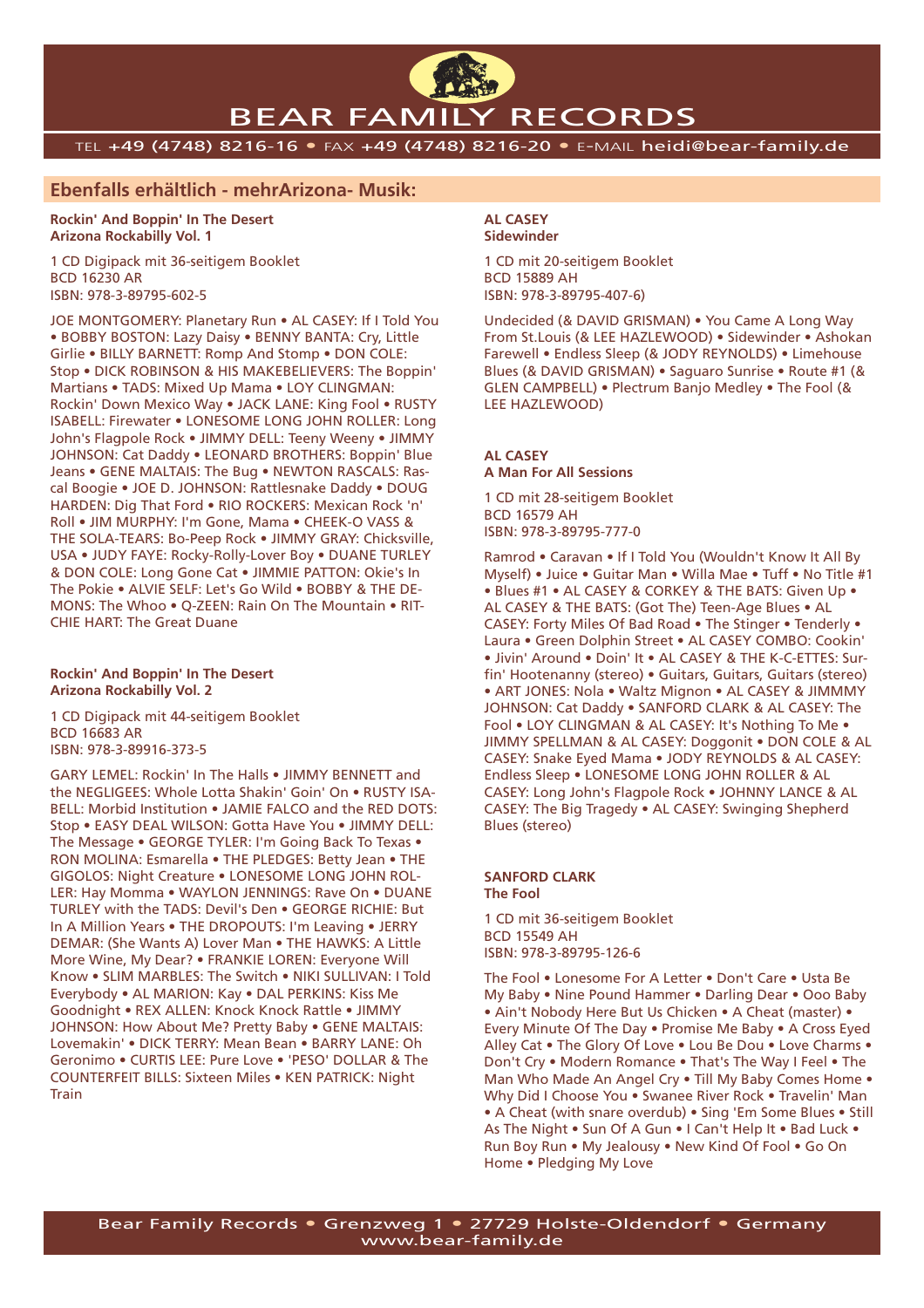

# BEAR FAMILY RECORDS

TEL +49 (4748) 8216-16 • FAX +49 (4748) 8216-20 • E-MAIL heidi@bear-family.de

#### **SANFORD CLARK Shades**

1 CD mit 20-seitigem Booklet BCD 15731 AH ISBN: 978-3-89916-060-4

Better Go Home (Throw That Blade Away) • Pledging My Love • The Girl On Death Row • Step Aside • (They Call Me) Country • Shades • The Fool • Climbin The Walls • Once Upon A Time • It's Nothing To Me • Wheres The Door • The Big Lie • Calling All Hearts • Black Jack County Chain • Big, Big Day Tomorrow • Bad Case Of You • Wind Will Blow (Demo) • Streets Of San Francisco (Demo) • Oh Julie • Kung Fu U • Mother Texas (You've Been A Mother To Me) • A Taste Of You • Movin' On • Wind Will Blow • Feathers • Now I Know I'm Not In Kansas • Nine Pound Hammer

# **DUANE EDDY**

**Deep In The Heart Of Twangsville**

6 CD-Box (LP-Format) mit 68-seitigem Buch BCD 16271 FK ISBN: 978-3-89795-639-1

#### **CD 1:**

Walkin' 'n' Twistin' • Sugartime Twist • Twistin' 'n' Twangin' • Country Twist • The Twist • Let's Twist Again • Peppermint Twist • Miss Twist • Dear Lady Twist • Moanin' 'n' Twistin' • Twistin' Off A Cliff • Exactly Like You • Deep In The Heart Of Texas • Saints And Sinners • High Noon • Angel On My Shoulder • Love Me Tender • Secret Love • Mirriam • Blue Eyes Crying In The Rain • Unchained Melody • Bali Hai • When I Fall In Love • Moon River • Hi-Lili, Hi-Lo • Memories Of Madrid • Born To Be With You

#### **CD 2:**

The Wild Westerners • The Ballad Of Paladin • The Wild Westerners (film soundtrack) • Stretchin' Out • (Dance With The) Guitar Man • Lonely Boy, Lonely Guitar • Twangsville • Limbo Rock • Creamy Mashed Potatoes • The Climb • Wild Watusi • New Hully Gully • The Scrape • Loco-Locomotion (false start) • Spanish Twist (false start and chat) • Spanish Twist • The Last Dance (false start) • Nashville Stomp • Waltz Of The Wind • Popeye (The Hitchhiker) • Boss Guitar • The Desert Rat • Song Of The Islands • Now Is The Hour • Sweet Leilani • Aloha Oe

#### **CD 3:**

Sugar Foot Rag • Weary Blues (From Waiting) • Fireball Mail • Please Help Me I'm Falling • Wildwood Flower • Precious Memories • Crazy Arms • Have You Ever Been Lonely • The Window Up Above • A Satisfied Mind • Making Believe • Peace In The Valley • Fireball Mail (w/o oldtimer voice) • Joshin' (new stereo) • Soul Twist • Soldier Boy • He's So Fine • Walk Right In • Mr. Guitar Man • Guitar Child • All You Gave To Me • Guitard And Feathered • My Baby Plays The Same Old Song On His Guitar • Beach Bound • Blowin' Up A Storm • Your Baby's Gone Surfin' • Giddy Goose

### **CD 4:**

The Son Of Rebel Rouser • Ballad In A • Dancin' In The Subway • Spiritual • Shuckin' (long version, stereo) • I'm So Lonesome I Could Cry • My Destiny • A Home In The Meadow • Along Came Linda • Summer Kiss • Danny Boy • Annie Laurie • The Story Of Three Lovers (new stereo) • Gunsmoke • Long Lonely Days Of Winter • Cryin' Happy Tears • Sunday Morning Rain • Theme From A Summer Place • Our Day Will Come • Someday The Rainbow • Shenandoah (pre take chat) • Shenandoah • The Feud • Jerky Jalopy • Shukkin' (7" mono edit)

### **CD 5:**

The Wake Ballet • Water Skiing • Slalom • In Gear • Jumping The Wake • Ski Jump • Whip Off • Deep-Water Start • Toe-Hold Side Slide • Banana Peels • The Backward Swan • Rooster Tail • Jitterboard • The Iguana • Rebel Rouser • Raunchy • Shangri-La • Last Date • Honky Tonk • Tequila • Stranger On The Shore • More • The River Kwai March • Swingin Shepherd Blues • Rumble

### **CD 6:**

Moon Shot • Roughneck • Guitar Star • Shindig • Laughing Guitar • The Marauder • The High Lonesome • Gumshoe Blues • The Restless Pack • Wish I Were With You • Do It • Rebel Soul • A Fast Friendly Frolic On The Farm • Wild Watusi (take 4) • Last Date (w/o overdubs) • More (w/o overdubs) • Jitterboard (take 19) • Water Skiing (w/o sound effects) • Slalom (w/o sound effects) • Deep Water Start (w/o sound effects) • Ma Dove Andranno (Mr. Guitar Man) • Tutta La Notte (My Baby Plays The Same Old Song) • Non E Posso Piu • JO ANN CAMPBELL: Duane • KEYMEN: Duane's Stroll • RITCHIE HART: The Great Duane • A Children's Song (previously unissued)

# **PORTER RECORDS STORY**

1 CD mit 24-seitigem Booklet BCD 16272 AH ISBN: 978-3-89795-574-5

RANDY STEVENS: There Goes My Heart • FRANKIE LOREN: Everyone Will Know • Hip Monkey • The Wonderful Way • RIO ROCKERS: Mexicali Baby • Mexican Rock And Roll • RED 'HOT' RUSSELL: Stop • Pedro Joe • RUSTY ISABELL: Slinky • Jaybi • Little Miss Butte • Yi Yi TADS: Mixed Up Mama • Hey Little Girl • PETE PEPPER: You're My Girl • Cherry Cherry Red • Purple People Eater, Eater • WARD DARBY: Peepin' John • Crazy FRANK PORTER: Ring The Wedding Bells • MARK ANTHONY: Wolf Call • DON COLE: Beulah Mae • THIRTYTHREES: True Love • No One In My Heart But You • ROCKS: Satelite • CHAMBERLAIN BROTHERS: Cry Blue Baby • I. V. LEAGUERS: Ring Chimes • BILLY ADAMS: You Heard Me Knocking • TADS: Glowing Moon